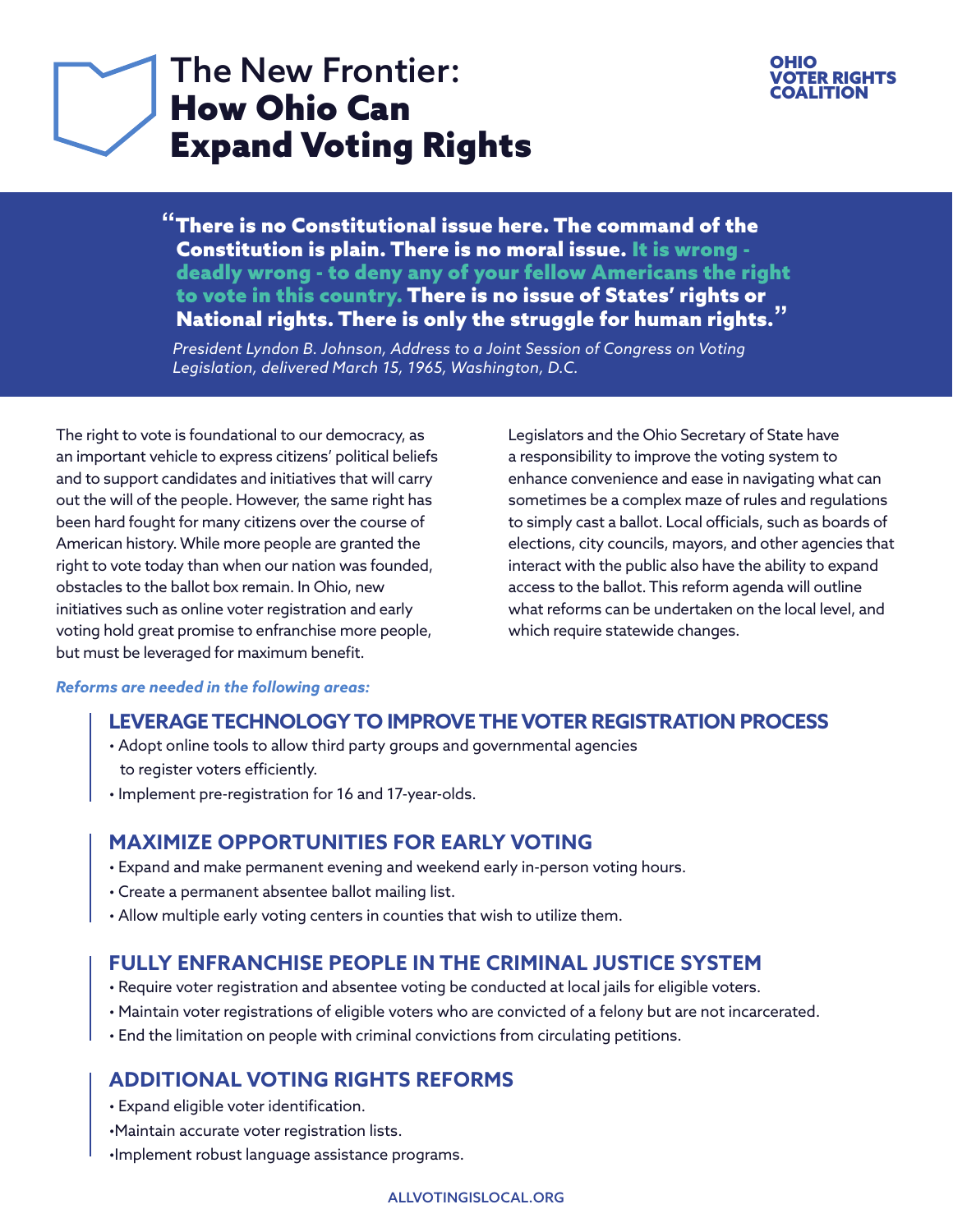# <span id="page-1-0"></span>Improvements to **11 Million** Voter Registration

Nearly **ONE IN FOUR** eligible Ohioans are not registered to vote, and those who are registered may find it difficult to keep their registration updated. People who move frequently or those who vote only in presidential elections are more likely to have their registration purged if they miss a notice in the U.S. mail or choose not to vote in an election. Technology has the potential both to ensure that individuals can easily register to vote and keep their registration updated, while also making our voter rolls more accurate and secure.

### **ALLOW TECHNOLOGY THAT WILL MAXIMIZE ONLINE VOTER REGISTRATION.**

In 2016, there were 397,257 applications submitted from registration drives by advocacy groups or parties in Ohio, accounting for over 11% of all registration forms received.1 However, Ohio's online voter registration system is limited and does not provide a way for voter registration groups to follow up with individuals later to encourage them to vote, provide assistance with getting to the polls, or answer questions about their voting rights. Without technical enhancements, voter registration groups in Ohio will continue to rely on paper applications.

In order to maximize the benefits of online voter registration, Ohio should follow the lead of states like Pennsylvania and Virginia and adopt online tools that allow voter registration groups to utilize cell phones, tablets and/or laptops so individuals can fill out registration forms electronically and retain a copy for voter engagement.

Other governmental agencies could also harness this technology, by allowing the online tool to be populated by already existing data from clients. For instance, a worker at a county veterans' affairs office could simply ask her client whether she wishes to register to vote, and if so, click a button to send the registration to the local board of elections or Secretary of State.

## OHIO VOTER RIGHTS

Technology has the potential both **"** to ensure that individuals can easily register to vote and keep their registration updated, while also making our voter rolls more accurate and secure.**"**

### **MAKE VOTER REGISTRATION CONVENIENT**

Thirteen states and the District of Columbia already allow state agencies to automatically register a person to vote when they utilize their services.<sup>2</sup> For instance, a person in West Virginia who renews their driver's license would be registered to vote, unless they opt out. Their data is sent automatically to the Secretary of State who would then register the person to vote. Automated Voter Registration (AVR) is incredibly beneficial to both the voter and to election officials. It allows the secure transmission of information from one government agency to another, and decreases the likelihood of errors in a voter's registration. Additionally, it makes the registration process more efficient and less costly for election officials. The benefits in civic engagement are also profound; Oregon was the first state to implement AVR and its registration rates quadrupled at BMV offices.<sup>3</sup>

Another reform that officials should consider is same day voter registration (SDR). SDR allows voters to register and cast their ballot at the same time, either during the early voting period or on Election Day. Deadlines for voter registration are one barrier many people face to be able to vote. While a person can register or update their registration at any time, many voters have hectic lives and voting may take a lower priority behind paying bills, working jobs, providing childcare, or seeking out health care for a disability or illness. Citizens who fail to update their registrations are forced to cast provisional ballots, which may or may not be counted.

2 National Conference of State Legislatures, http://www.ncsl.org/research/elections-and-campaigns/automatic-voter-registration.aspx, retrieved September 21, 2018 3 Brennan Center for Justice, https://www.brennancenter.org/blog/automatic-voter-registration-oregon-huge-success, retrieved September 21, 2018.

<sup>1</sup> United States Election Assistance Commission, The Election Administration and Voting Survey: 2016 Comprehensive Report, 69, https://www.eac.gov/ assets/1/6/2016\_EAVS\_Comprehensive\_Report.pdf.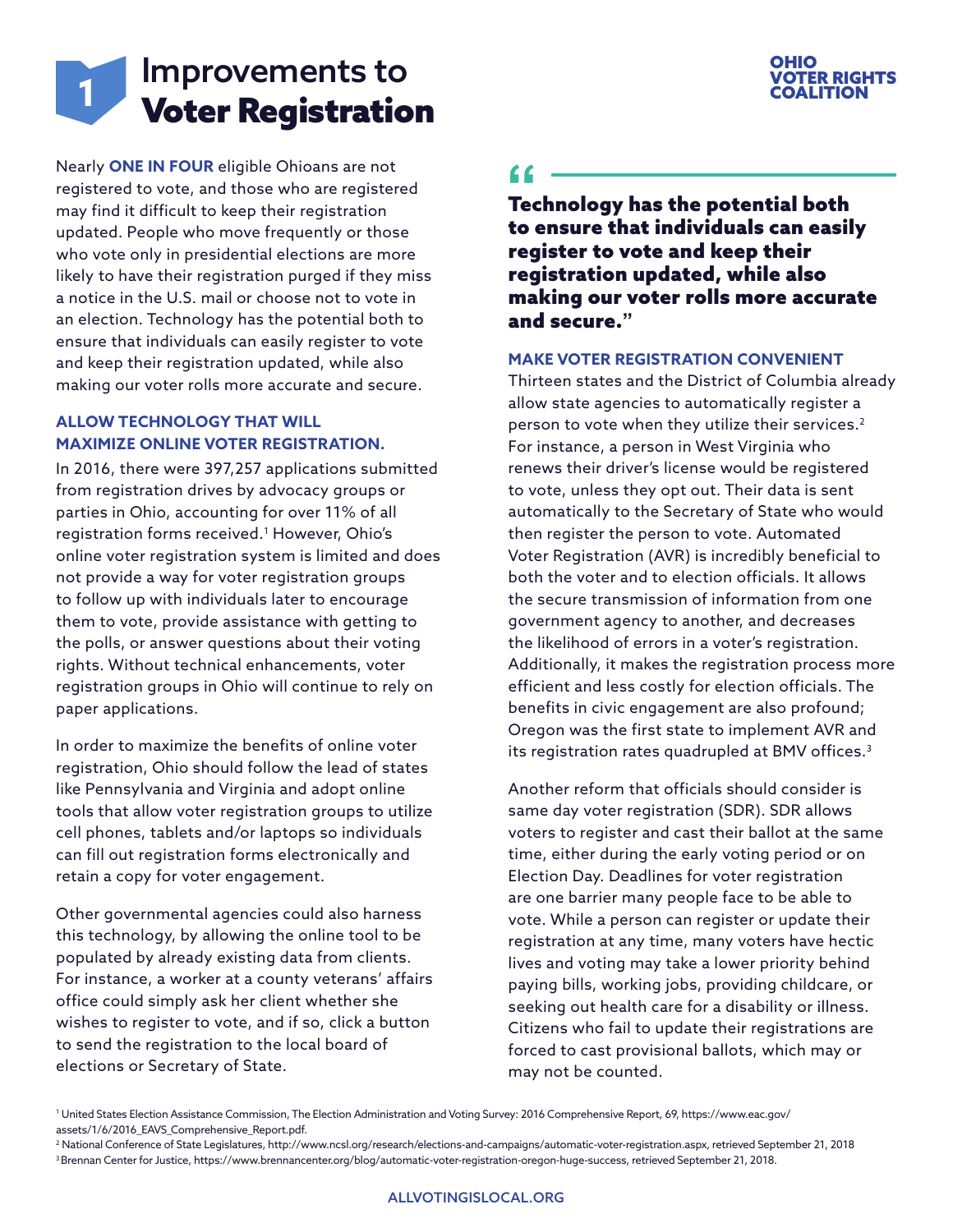

<span id="page-2-0"></span>SDR increases participation by streamlining the registration and voting process into a single visit at their polling place or board of elections. Seventeen states and the District of Columbia have successfully implemented SDR, ensuring voters have maximum participation while also ensuring registrations remain accurate and secure. Washington State will start SDR in 2019, making it the 18th state.4

### **ENGAGE YOUNG PEOPLE**

Sixteen and 17-year-olds should be allowed to pre-register to vote, even if they will not be 18 by the upcoming general election. This encourages young people to be politically engaged, but also capitalizes on schools that are able to assist them with registering.

Ohio law already allows 17- and 18-year olds to receive course credit for volunteering as poll workers.5 The state should partner with local schools to make Election Day a holiday for all public schools, which would make it easier for young people to volunteer as poll workers. Additionally, the state Board of Education should consider curriculum that specifically encourages civic participation and partnerships with local boards of elections. This could take the form of bringing the board of elections into the school to show students how the voting process works, or providing credit for students who wish to extern at the board of elections—not just as poll workers but as volunteers throughout the semester.



Since 2006, when Ohio implemented no-fault absentee voting, the use of vote by mail and early in-person voting has increased significantly.<sup>6</sup> Early voting benefits all kinds of voters, whether they live in rural, suburban, or urban counties. Voters across the state have opted to cast an early ballot, which is especially important for people who cannot easily get to their polling place on Election Day (e.g. people with disabilities, people without reliable transportation, people with inflexible work schedules, and those with childcare needs). However, early voting can still be improved, and the following sections outline some important reforms that Ohio should implement.

### **EXPAND THE AVAILABILITY OF EARLY IN-PERSON VOTING**

Currently, Ohio offers evening and weekend early voting hours for people who wish to cast a ballot in person. However, these hours will be subject to the discretion of the incoming Secretary of State in 2019.<sup>7</sup> Evening and weekend hours must be retained, and the new Secretary of State should expand weekend hours and make them uniformly 8 a.m. – 7 p.m.

Additionally, the legislature should rescind its prohibition<sup>8</sup> on multiple early voting centers in a county. This restriction hurts voters across Ohio, particularly those who rely on public transportation or have inflexible work schedules. While public transportation exists in many urban counties, some voters must travel more than an hour just to get to their early voting site. People without transportation in rural or suburban counties may fare even worse, as they often have little access to public transportation to get them to their early voting site that may be 15 or 20 miles away. Allow counties the option to have additional early voting sites to make voting more convenient for the communities they serve.

Both of these changes would help to alleviate the long lines that we have seen at early voting centers in past elections, particularly the weekend before Election Day. Early voting benefits all voters, as it cuts down on Election Day lines and helps election officials with high turnout.

Allow counties the option to have **"** additional early voting sites to make voting more convenient for the communities they serve.**"**

<sup>4</sup> National Conferencel of State Legislatures, http://www.ncsl.org/research/elections-and-campaigns/same-day-registration.aspx, retrieved September 21, 2018. 5 R.C.§ 3501.22(C)(2)(a)

<sup>6</sup> Ray C. Bliss Institute of Applied Politics, https://www.uakron.edu/bliss/research/archives/2010/EarlyVotingReport.pdf, retrieved September 21, 2018.

<sup>7</sup> ACLU, https://www.aclu.org/legal-document/naacp-v-husted-settlement-agreement-among-plaintiffs-and-defendant-secretary-state, retrieved September 21, 2018 8 R.C. § 3501.10(C).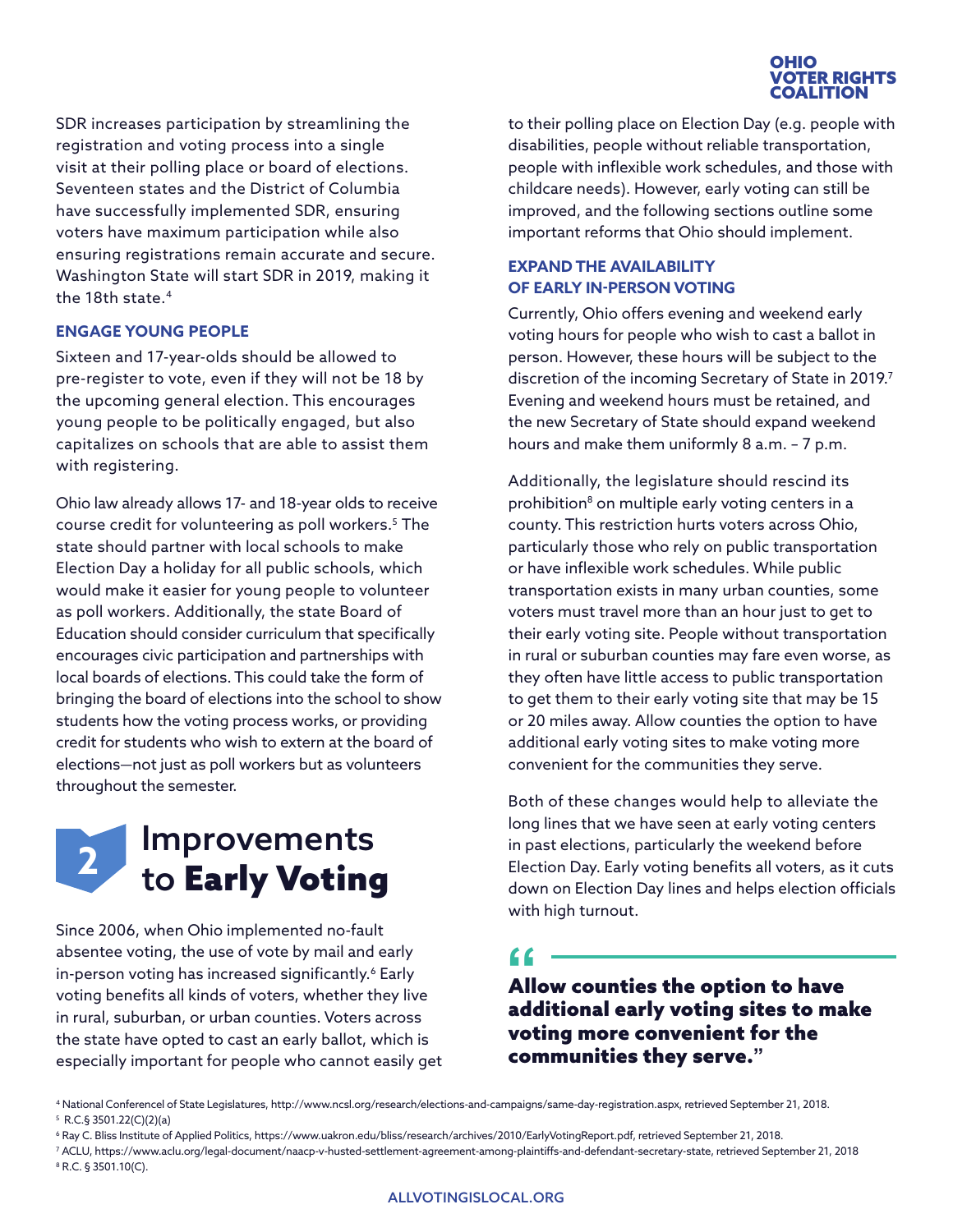

### <span id="page-3-0"></span>**PROVIDE GREATER SERVICES TO PEOPLE WHO VOTE BY MAIL**

Vote by mail is also a popular alternative for voters who cannot or do not wish to cast a ballot in person early or on Election Day. The number of people who use vote by mail has increased steadily since no-fault absentee voting was approved, and there are many voters who utilize this option each election cycle. For those voters, one helpful reform would be to institute a permanent absentee ballot mailing list, where voters would opt in to getting their ballot by mail each election, unless they alerted the board they wish to vote a different way or become ineligible to vote. This would help many voters who might forget to request a ballot, military or overseas voters who need more time for ballots to arrive, and voters with a disability who wish to vote independently at their home.

Another reform would be to require absentee ballot applications be sent to all registered voters *every* year, and not dependent on the legislature or Secretary of State designating funds for the mailings. To alleviate some of the cost of absentee ballot mailings, officials should also expand the online voter registration system to allow voters to request absentee ballots online. This would save resources, provide another tool for elections officials to reach voters and ensure voters have the freedom to choose how to cast their ballot.

This would save resources, provide **"** another tool for elections officials to reach voters and ensure voters have the freedom to choose how to cast their ballot.**"**



Compared to many other states, Ohio has progressive rules around the right to vote for people who come into contact with the criminal justice system. The only people who are disenfranchised are those

9 R.C. § 2961.01 10 R.C. § 3509.08 11 2010 Op. Att'y Gen. No. 2010-002 currently incarcerated who have been convicted of a felony.9 Those awaiting trial, serving a sentence for a misdemeanor, or are on probation or parole may vote.<sup>10</sup> However, these rules are only beneficial if there are policies and programs to ensure that these voters can cast their ballot.

For those who are incarcerated in local jails, being able to vote is usually dependent on a loved one, social worker, or civic organization that assists the voter. Neither jails nor boards of elections are specifically tasked with proactively registering eligible voters who are incarcerated, and ensuring they receive a ballot. As a result, thousands of eligible voters are disenfranchised each election. In order to remedy this problem, the Secretary of State should require that all county boards of elections work with jails in their county to conduct registration, ensure that absentee ballots are delivered to those eligible voters who are incarcerated on Election Day, and that those voted ballots are timely delivered to the board of elections.

When a voter is released from jail, they are often placed on probation. County boards of elections should also work with probation and parole offices to update voter registration information and reach out to people whose registrations need to be renewed because of a felony conviction. Voters who are convicted of a felony but never incarcerated should not have their voter registrations cancelled.

Lastly, eligible voters with criminal convictions should have full access to the democratic process, just as any other voter does. In Ohio, there is unclear law that seemingly prevents a person with a criminal conviction from circulating petitions. This unfair policy not only deprives people with felony convictions from fully expressing their political beliefs, it also can be a barrier to employment, as many campaigns provide salary and benefits for people who circulate petitions.<sup>11</sup> This should be clarified and people with felony convictions who are eligible to vote, should also be able to circulate petitions.